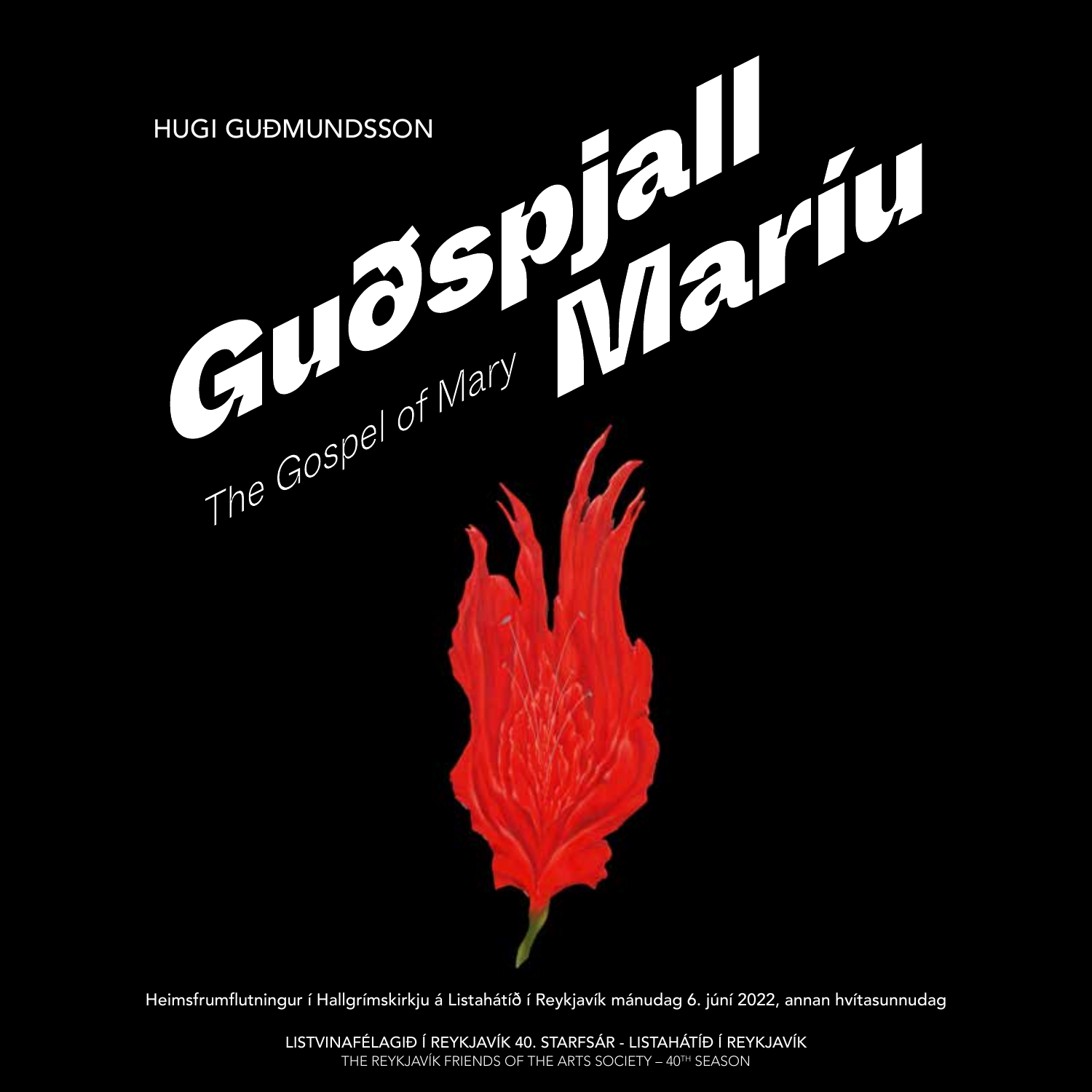#### Um verkið

*Guðspjall Maríu* er óratóría sem byggð er á samnefndum texta úr papýrushandriti frá 5. öld og er ekki hluti heilagrar ritningar. Handritið fannst ekki fyrr en seint á 19. öld en síðan hafa tvö handritsbrot fundist. Þrátt fyrir þetta er stór hluti guðspjallsins glataður. Vel má gera sér í hugarlund að slíkum texta hafi vísvitandi verið leynt fyrir hinum frumkristna söfnuði. Það er vegna þess að í honum kemur fram sú róttæka túlkun að það sem Jesús kenndi hafi verið vegur til andlegrar þekkingar og vegna þess að í guðspjallinu er því hafnað að þjáningar og dauði séu vegur til eilífs lífs. Í guðspjallinu er einnig lýst nánu sambandi Maríu Magdalenu og Jesú Krists og gefið í skyn að hún hafi verið postuli. Texti þar sem konu er veittur æðri sess en lærisveinunum hefði ekki fallið í kramið meðal kirkjunnar manna í aldanna rás. Í óratóríunni eru notaðir kaflar úr Guðspjalli Maríu í enskri þýðingu eftir Karen L. King. Sömuleiðis eru í verkinu aðrir textar sem ekki eru hluti heilagrar ritningar, textar eftir kvenguðfræðinga fyrri alda og frumsamdir kórþættir eftir Niels Brunse og Nilu Parly, sem auk þess settu saman líbrettóið í heild sinni. Í hlutverki Maríu Magdalenu er sópransöngkona en kórinn er í öðrum hlutverkum. Gegnum verkið ganga sem rauður þráður samskipti Maríu og lærisveinanna efagjörnu, sem eru vantrúaðir á það að Jesús hafi fyrst birst henni er hann reis upp frá dauðum. Inni á milli eru aríur með guðfræðilegum umþenkingum um Maríu, þættir þar sem kórinn íhugar atburðarásina og loks hugleiðingar fyrir einleikshljóðfæri sem vekja eiga íhugun áheyrendanna sjálfra.

#### Programme Notes

*The Gospel of Mary* is an oratorio based on a non-canonical text from a fifth-century papyrus codex which is popularly known by the same name. The codex was only discovered in the late nineteenth century but since then two other fragments have been found. However, a large part of the gospel is still missing. It is easy to speculate that a text of this nature had deliberately been kept away from the early Christians as it presents a radical interpretation of Jesus' teachings as a path to inner spiritual knowledge and rejects suffering and death as a path to eternal life. Furthermore, it depicts the close relationship Mary Magdalene had with Jesus and that she indeed was an Apostle. A text that gives a woman an even higher status than the disciples would not have gone down well with the Church throughout the ages. The oratorio uses parts from the Gospel of Mary in an English translation by Karen L. King. The parts are supplemented by other non-canonical texts, texts by early female theologians and original choral verses by Niels Brunse and Nila Parly, who have also compiled the whole libretto for the piece. The role of Mary Magdalene is sung by a solo soprano while the choir takes on all other roles. A clear line through the piece is the interaction between Mary and the somewhat sceptical disciples who question the fact that Jesus appeared first to her after his resurrection. This line is interspersed with arias with more theological reflections on Mary, choral verses that reflect on the narrative and lastly short "meditations" by solo instruments that allow the audience to reflect on their own.

HUGI GUÐMUNDSSON

# GUÐSPJALL MARÍU

THE GOSPEL OF MARY

Líbrettó eftir Niels Brunse og Nilu Parly

Heimsfrumflutningur í Hallgrímskirkju á Listahátíð í Reykjavík mánudag 6. júní 2022, annan hvítasunnudag.

### FLYTJENDUR:

Sinfóníettan í Ósló Schola Cantorum Berit Norbakken, sópran Kåre Nordstoga, orgel Hörður Áskelsson, stjórnandi

Verkið er um 60 mínútur að lengd. Ekkert hlé verður gert á tónleikunum.

LISTVINAFÉLAGIÐ Í REYKJAVÍK — 40. STARFSÁR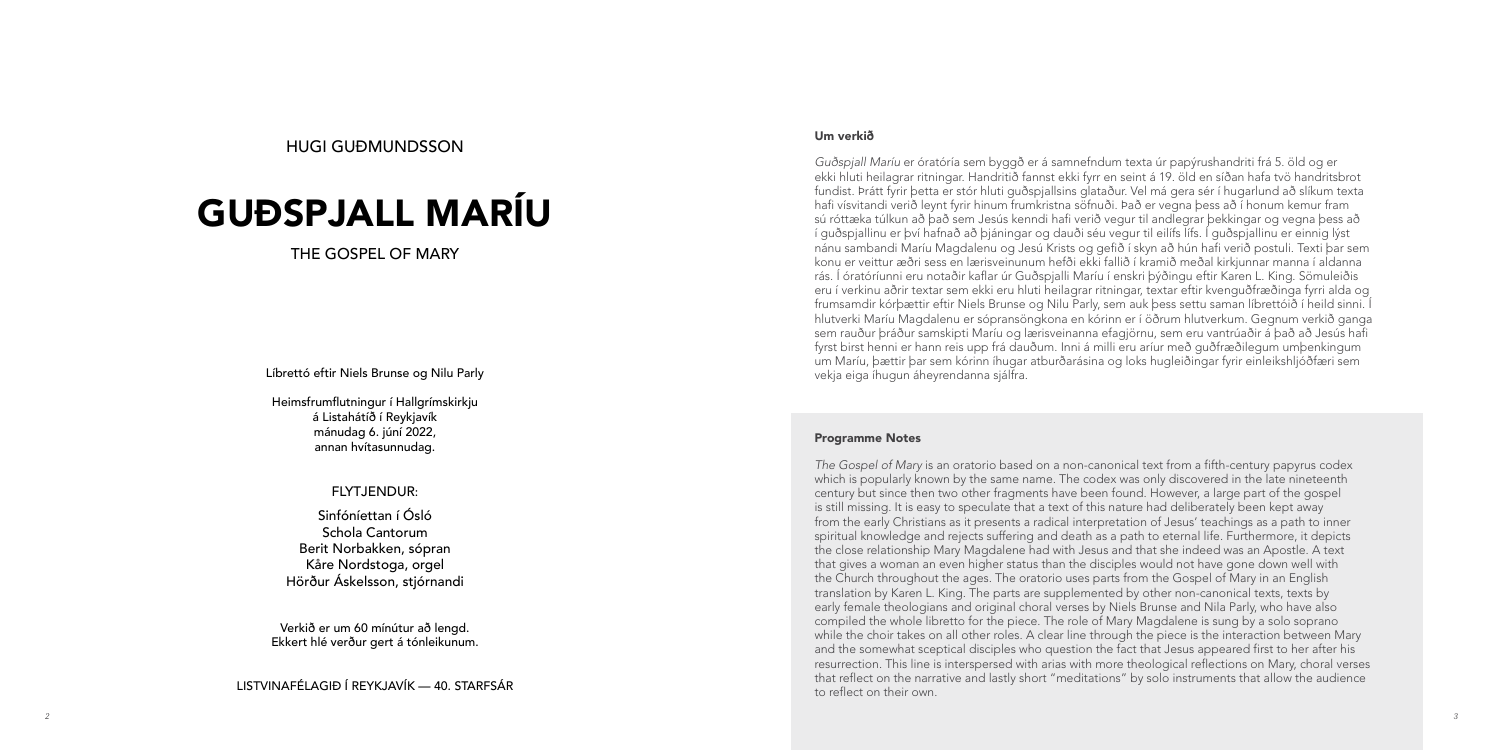

#### Frá tónskáldinu

Óratórían *Guðspjall Maríu* hefur átt sér langan aðdraganda. Hörður Áskelsson ljáði fyrst máls á því að ég skrifaði stórt kirkjulegt verk fyrir hann árið 2017 og þá leitaði hugurinn strax í þetta handrit, *Guðspjall Maríu*, sem ég hafði rekist á rúmum tíu árum áður og langaði að nýta í tónverk þegar tækifæri gæfist.

En ræturnar ná lengra aftur en það, því að á unglingsárum söng ég í Mótettukórnum og tók þátt í flutningi á stórum kirkjulegum verkum og það er án nokkurs vafa það tímabil sem mótaði mig hvað mest sem tónskáld. Það má segja að fyrstu fræ þessa verks hafi byrjað að spíra þar. Að vera núna hinum megin borðsins, sá sem semur tónlistina og fær hana flutta í Hallgrímskirkju af Herði og söngfólkinu hans, er því hálfóraunverulegt og eitthvað sem ég hefði aldrei trúað ef einhver hefði hvíslað því að mér á kóræfingunum með Mótettukórnum í gamla daga. En það má líka leika sér að því að rekja rætur verksins enn lengra aftur, til helgardaga heima hjá mömmu og pabba þegar pabbi setti tónlist eftir bróður sinn, Hafliða Hallgrímsson, á fóninn. Pabbi var lengi virkur í starfi Listvinafélagsins og því þótti mér ótrúlega vænt um það að pöntunin á verkinu var tileinkuð minningu hans. Nú, næstum tíu árum eftir andlát hans, þykir mér sérstaklega vænt um að verkið hljómi hér.

Verkið vatt fljótlega allverulega upp á sig og það er ekki síst Alþjóðlegu kirkjutónlistarhátíðinni í Ósló og Bente Johnsrud að þakka en hún tók hugmyndinni strax ótrúlega vel og fékk hina frábæru flytjendur Sinfóníettuna í Ósló og söngkonuna Berit Norbakken með í verkefnið. Útgefandinn minn, Edition Wilhelm Hansen, fékk síðan Sinfóníettuna í Árósum í verkefnið en þau flytja verkið með Herði og Schola Cantorum í Danmörku síðar í júní og í kjölfarið verður það tekið upp af danska plötufyrirtækinu Dacapo. Listvinafélagið í Reykjavík og Listahátíð í Reykjavík hafa lyft algjöru grettistaki við að koma verkinu upp á Íslandi. Ég stend í mikilli þakkarskuld við þau.

Að lokum vil ég nefna þátt Nilu Parly og Niels Brunse, textahöfunda verksins, en ég leitaði til þeirra þegar ég uppgötvaði að handritið sem ég vildi tónsetja var ansi götótt og sá að ég yrði að fá hjálp við að móta textann. Ekki var hægt að hugsa sér betri samstarfsaðila en þau í þá vinnu.

Það er ótrúlegur heiður að fá að semja tónlist í verki af þessari stærðargráðu en eins og sjá má af upptalningunni að ofan er sá þáttur aðeins brot af því sem til þarf til að hægt sé að koma svona verkefni á laggirnar. Það eru örugglega nærri hundrað manns sem hafa lagt hönd á plóg til að þetta gæti orðið að veruleika. Mig langar að tileinka flutninginn þeim öllum!

H.G.

#### From the Composer

This oratorio, *The Gospel of Mary*, has been in the making for quite some time. Hörður Áskelsson first put it to me in 2017 that I write a sacred work for him, and immediately my mind turned to a manuscript, the Gospel of Mary, that I had come across more than ten years before and had wanted to set to music when the opportunity presented itself.

The roots, however, run deeper than that. As an adolescent, I was a member of the Motet Choir and took part in performing major works of sacred music, which was, without a doubt, the part of my life that shaped me the most as a composer. One could say that the first sprouts of this work began to grow there. Being now on the other side, as the one who composes the music and has the privilege of having it performed at the Hallgrímskirkja by Hörður and his vocal forces, feels a little unreal, something I never would have believed if someone had whispered it to me during rehearsals with the Motet Choir back in the day. One could also play with the idea that the roots run even deeper than this, that they go back to quiet weekends at home with mum and dad when dad put on music by his brother, Hafliði Hallgrímsson. Dad was an active member of the Friends of the Arts Society for a long time, so it made me very happy indeed that the commissioning of this work was dedicated to his memory. Today, almost ten years after his death, I am particularly glad that the piece should be heard here.

This composition soon grew considerably in scope, in no small part thanks to the Oslo International Church Music Festival and Bente Johnsrud. She welcomed the idea at once and brought the magnificent artists of Oslo Sinfonietta and the soprano Berit Norbakken onto the project. My publisher, Edition Wilhelm Hansen, then recruited Århus Sinfonietta, who will perform the piece with Hörður and Schola Cantorum in concert in Denmark later this month. Danish label Dacapo will commit it to disc afterwards. The Reykjavík Friends of the Arts Society and the Reykjavík Arts Festival have together accomplished a great feat in bringing this work to the concert stage in Iceland. I am very much in their debt.

Finally, I would like to mention the part Nila Parly and Niels Brunse, the work's librettists, have played. I came to them when I discovered that the manuscript I wanted to set to music was patchy indeed and realized that I had to enlist someone's help in shaping the text. I could not have asked for better partners in that task.

It is an incredible honour to be allowed to compose the music for a work of this magnitude. However, as is apparent from all that I have mentioned above, that is only a small part of what is needed to bring a project of this kind to fruition. Near on a hundred people have done their bit to make this a reality. I would like to dedicate today's performance to all of them!

H.G.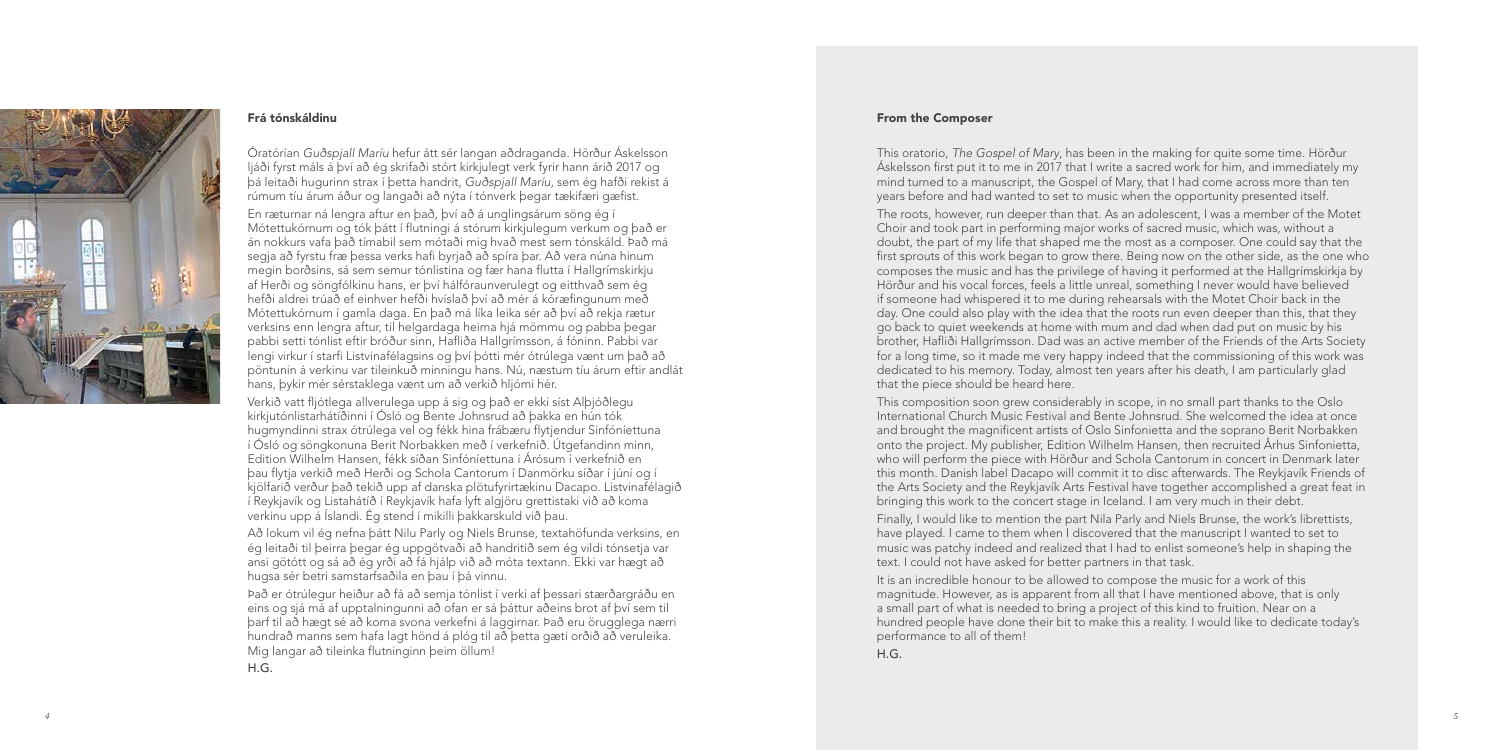Hörður Áskelsson var organisti og kantor Hallgrímskirkju í 39 ár frá 1982 til 2021. Hann flutti heim til Íslands eftir að hafa stundað kirkjutónlistarnám í Düsseldorf í Þýskalandi sem hann lauk með hæstu einkunn vorið 1981. Hann gegndi lykilhlutverki við uppbyggingu listalífs í Hallgrímskirkju og við val á Klais-orgeli kirkjunnar. Hann stóð að stofnun Listvinafélags Hallgrímskirkju (sem nú nefnist Listvinafélagið í Reykjavík), Kirkjulistahátíðar, Alþjóðlegs orgelsumars í Hallgrímskirkju og Sálmafoss á Menningarnótt.

Árið 1982 stofnaði Hörður Mótettukór Hallgrímskirkju og kammerkórinn Schola Cantorum árið 1996. Báðir hafa kórarnir verið í fremstu röð íslenskra kóra. Með þeim hefur hann flutt flest helstu kórverk sögunnar, bæði með og án undirleiks. Þá hefur hann stjórnað frumflutningi margra verka fyrir kór og hljómsveit sem íslensk tónskáld hafa skrifað fyrir hann. Hörður hefur ásamt kórum sínum tekið þátt í ýmsum tónlistarhátíðum og tónlistarkeppnum á alþjóðlegum vettvangi og unnið til fjölmargra verðlauna. Hörður hefur haldið tónleika í mörgum stærstu kirkjum Evrópu, bæði sem kórstjóri og organisti, m.a. í Kölnardómkirkju, Notre-Dame og Saint-Sulpice í París, og dómkirkjunum í Frankfurt, Brussel, Helsinki og Basel.

Tónlistarflutningur Harðar hefur oftsinnis verið tekinn upp fyrir sjónvarp og útvarp og verið gefinn út á geislaplötum sem hafa hlotið frábæra dóma í íslenskum og erlendum

blöðum. Hörður hefur hlotið margs konar viðurkenningar fyrir framlag sitt til tónlistarlífs á Íslandi, þar á meðal Íslensku tónlistarverðlaunin sem tónlistarflytjandi ársins 2001 og Menningarverðlaun DV árið 2002, riddarakross hinnar íslensku fálkaorðu árið 2004 og Íslensku bjartsýnisverðlaunin árið 2006. Þá var hann útnefndur borgarlistamaður Reykjavíkur árið 2002.

Hörður hefur kennt orgelleik og kórstjórn við Tónskóla þjóðkirkjunnar og á árunum 1985–1995 var hann lektor í litúrgískum söngfræðum við guðfræðideild Háskóla Íslands. Hörður var tónlistarstjóri hátíðarhalda í tilefni af 1000 ára afmæli kristnitöku á Íslandi árið 2000 og hann gegndi embætti söngmálastjóra þjóðkirkjunnar árin 2005–2011.

Í mars 2022 hlaut Hörður Íslensku tónlistarverðlaunin fyrir árið 2021 með Mótettukórnum í flokki hópa sem flytjandi ársins á sviði sígildrar tónlistar og samtímatónlistar og í apríl hlaut hann *Liljuna*, viðurkenningu þjóðkirkjunnar, fyrir ævistarf sitt sem kantor Hallgrímskirkju í Reykjavík og fyrir hið mikla tónlistar- og frumkvöðlastarf sitt í kirkjunni.

Hörður er nú sjálfstætt starfandi tónlistarmaður og stjórnandi kóra sinna, Mótettukórsins og Schola Cantorum, og einnig stjórnandi Alþjóðlegu barokksveitarinnar í Reykjavík. Hann er sömuleiðis listrænn stjórnandi Listvinafélagsins í Reykjavík.

Hörður Áskelsson was born in Akureyri in the north of Iceland in 1953. He studied music in Akureyri and Reykjavík, before moving to Düsseldorf, Germany, in 1976 to study at the Robert Schumann Hochschule. He graduated as organist and cantor in 1981 summa cum laude. After a year as organist at the Neanderkirche in Düsseldorf, Áskelsson moved to Reykjavík, where he was organist and cantor at the Hallgrímskirkja from 1982 to 2021.

In 1982, he founded the Hallgrímskirkja Motet Choir and was the initiator of the founding of the Friends of the Arts Society of Hallgrímskirkja (now Friends of the Arts Society of Reykjavík). In 1987, he established the Festival of Sacred Arts, a biannual event on the cultural scene in Iceland for more than 30 years. In 1993, Áskelsson founded the Summer Organ concert series in Hallgrímskirkja and in 1996, he founded the chamber choir Schola Cantorum, one of Iceland's most distinguished choirs. Hörður Áskelsson has received much recognition, and with his choirs he has participated in various festivals and international competitions, receiving many prizes. He has conducted many oratorios, often with the Iceland Symphony Orchestra and the Reykjavík International Baroque Orchestra, and has premièred numerous Icelandic compositions.

His performances have been recorded for radio and television and issued on several CDs. Hörður Áskelsson has also served as teacher of the organ and choir conducting at the Iceland National Church's Music School, and from 1985 to 1995 he was lecturer of liturgical music at the University of Iceland. In the year 2000, Áskelsson was music director of the events held to celebrate one thousand years of Christianity in Iceland. In 2002, he received the Icelandic Music Prize and the Culture Prize of the Reykjavík daily DV for his outstanding activities in the year 2001. He was appointed Municipal Artist of the City of Reykjavík in 2002 and received the Knight's Cross of the Icelandic Order of the Falcon in 2004. In the years 2005 to 2011, Hörður Áskelsson was Church Music Director of the National Church of Iceland. Hörður and his choirs have been nominated for the Icelandic Music Prize many times. In 2017, he won the prize for Performer of the Year with his chamber choir Schola Cantorum and in March 2022, he won the prize with the Motet Choir.



## Hörður Áskelsson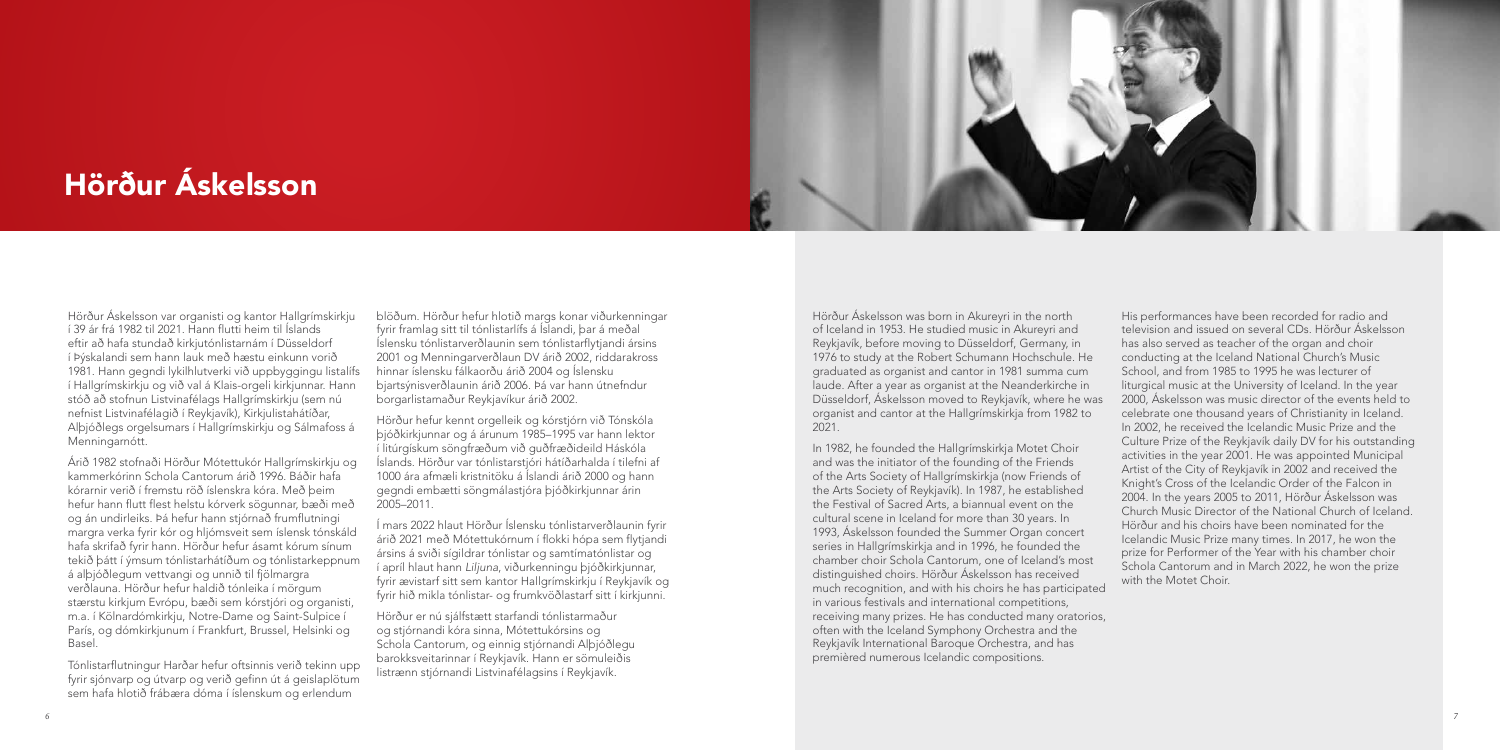Kammerkórinn Schola Cantorum hefur verið mikilvirkur flytjandi tónlistar undir stjórn Harðar Áskelssonar í 25 ár. Kórinn hefur á þessum árum komið víða við en látið hvað mest að sér kveða í flutningi tónlistar frá 20. og 21. öld. Hópurinn hefur frumflutt verk eftir fjölda tónskálda og lagt áherslu á reglulegt tónleikahald og hljóðritanir.

Schola Cantorum hefur unnið með fjölmörgum listamönnum og hópum við tónleikahald og upptökur fyrir geislaplötur, sjónvarp og kvikmyndir. Má þar nefna Sinfóníuhljómsveit Íslands, Alþjóðlegu barokksveitina í Reykjavík (sem áður var kennd við borgina Haag), Björk, Sigur Rós, Wildbirds & Peacedrums, Hjaltalín, Tim Hecker, Ben Frost, Jóhann Jóhannsson og Kjartan Sveinsson. Þá söng kórinn tónlist Bears McCreary á upptökum fyrir tölvuleikinn *God of War* sem Sony gaf út árið 2018 og hlaut BAFTA-verðlaunin fyrir. Kórinn hefur haldið áfram samstarfi við tölvuleikjarisann og er afraksturs þess að vænta bráðlega.

Schola Cantorum heldur reglulega tónleika erlendis og hefur hópurinn komið fram á virtum og vel sóttum tónlistarhátíðum, svo sem á Reykjavík Festival í boði Fílharmóníuhljómsveitar Los Angeles-borgar í Walt Disney Concert Hall árið 2017 og á tónlistarhátíðinni Culturescapes í Sviss árið 2015. Kórinn hefur hlotið ýmsar viðurkenningar og unnið til verðlauna í keppnum í Frakklandi og á Ítalíu. Þá var kórinn tilnefndur til

Tónlistarverðlauna Norðurlandaráðs árið 2007 og var valinn tónlistarhópur Reykjavíkurborgar árið 2006. Schola Cantorum var útnefndur tónlistarflytjandi ársins í flokki sígildrar tónlistar og samtímatónlistar á Íslensku tónlistarverðlaunum árið 2017.

Schola Cantorum hefur sent frá sér marga geisladiska. *Meditatio* kom út á vegum BIS og hefur hlotið afar lofsamlega umfjöllun víða um heim. Söngur Schola Cantorum hljómar jafnframt á fleiri diskum frá BIS í heildarútgáfu fyrirtækisins á hljómsveitar- og kórverkum Jóns Leifs. Væntanlegur er hljómdiskur frá sömu útgáfu með hljóðritunum sem fram fóru í september árið 2021 í Skálholti.

Fram undan eru fleiri hljóðritanir og fjölbreytt tónleikahald. Kórinn mun koma fram á KLANGtónlistarhátíðinni í Kaupmannahöfn í júní og flytja *The Gospel of Mary*, óratóríuna sem heimsfrumflutt verður á tónleikunum hér í dag. Kórinn flytur verkið sömuleiðis á Alþjóðlegu kirkjutónlistarhátíðinni í Ósló í september í haust. Þá er í bígerð plata á vegum BIS með nýlegum íslenskum jólalögum. Loks má nefna fyrirhugaðan flutning á Maríuvesper eftir Claudio Monteverdi í Reykjavík, Stokkhólmi og Kaupmannahöfn á næsta ári, en þeim tónleikum var frestað vegna heimsfaraldursins.

Schola Cantorum Reykjavicensis was founded in 1996 by its conductor Hörður Áskelsson, cantor at the Hallgrímskirkja in Reykjavík from 1982 to 2021. Schola Cantorum has from the very start played an important role in the Icelandic music scene with a repertoire that consists mainly of Renaissance, baroque and contemporary music, including numerous première performances of works by Icelandic composers.

Schola Cantorum has given concerts in Norway, Sweden, Finland, Italy, Spain, Germany, Switzerland, France, Japan and the United States. In 2017, Schola Cantorum was invited by the Los Angeles Philharmonic to perform four concerts at the Walt Disney Concert Hall at the *Reykjavík Festival* in Los Angeles. Upcoming concerts are scheduled at the Oslo International Church Music Festival, the KLANG Festival in Copenhagen and in France.

Schola Cantorum can be heard on many recordings, among which are the complete choral and orchestral works of Icelandic composer Jón Leifs, issued by Swedish label BIS. The choir has worked with artists such as Björk, Sigur Rós, Jóhann Jóhannsson and Swedish experimental band Wildbirds & Peacedrums. Schola Cantorum has been active within many genres; for instance, the choir performed on the soundtrack of the

action-adventure video game *God of War*, released by Sony in 2018 and 2021. Two new albums featuring the choir will be released by BIS in 2022 and 2023.

In 2007, the choir was nominated for the Nordic Council Music Prize. In 2009, it was named the Official Musical Ensemble of the City of Reykjavík. In March 2017, Schola Cantorum received the Icelandic Music Awards as the Performer of the Year. Schola Cantorum is supported by the City of Reykjavík and the Icelandic Ministry of

Culture.

## Schola Cantorum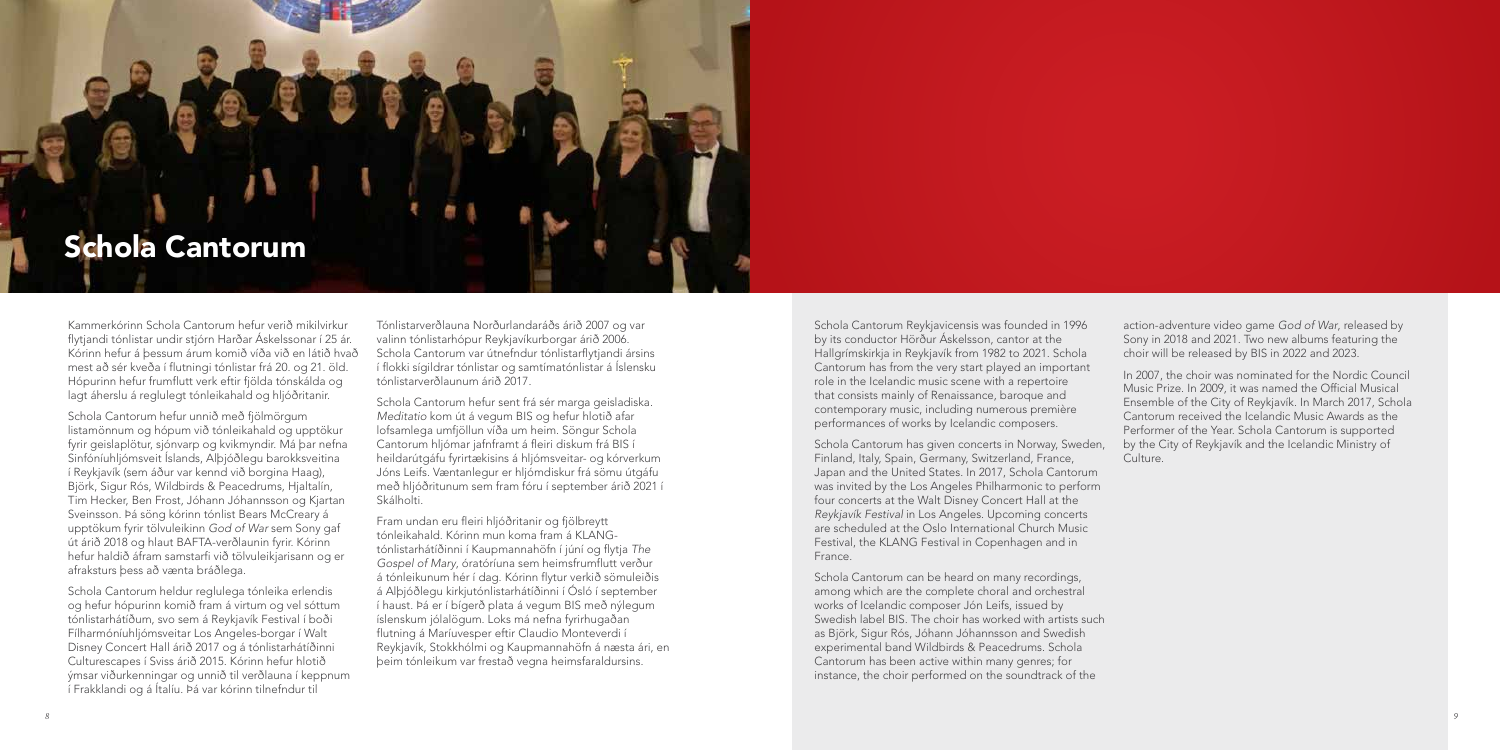Hugi Guðmundsson er eitt helsta samtímatónskáld Íslendinga og fer hróður hans í norrænu tónlistarlífi sífellt vaxandi. Hugi hefur tvisvar verið tilnefndur til Tónlistarverðlauna Norðurlandaráðs, nú síðast fyrir rómaða óperu sína *Hamlet in Absentia*. Hugi lærði tónsmíðar við Tónlistarskólann í Reykjavík og Konunglegu dönsku tónlistarakademíuna þar sem hann nam hjá Bent Sørensen, Niels Rosing-Schow og Hans Abrahamsen. Seinni meistaragráðu sinni, í raf- og tölvutónlist, lauk hann frá Institute of Sonology í Haag. Hugi er þekktur fyrir *a cappella*-verk sín en hefur einnig samið tónlist fyrir einleikshljóðfæri og hljómsveitir. Á undanförnum árum hafa meiri háttar tónverk orðið æ fyrirferðarmeiri í höfundarverki Huga, bæði tónleikaverk og óperur, og fyrir þau hefur hann hlotið ýmis verðlaun og mikið lof gagnrýnenda.

Sinfóníettan í Ósló var stofnuð árið 1986 og er elsti starfandi tónlistarhópur Noregs sem fæst við samtímatónlist. Hópurinn samanstendur af sjálfstætt starfandi tónlistarfólki og meðlimum nokkurra af helstu hljómsveitum Noregs, svo sem Fílharmóníuhljómsveitarinnar í Ósló, Norsku útvarpshljómsveitarinnar, hljómsveitar Norsku þjóðaróperunnar og Norsku kammersveitarinnar. Hljómsveitarstjóri og listrænn stjórnandi er Christian Eggen. Sinfóníettan í Ósló kemur reglulega fram á hátíðum í Noregi og erlendis og á í samstarfi við ýmis mikilsvirt tónskáld. Haustið 2015 hlaut Sinfóníettan í Ósló verðlaun norskra gagnrýnenda fyrir verkefni sitt *Lachenmann!* sem frumflutt var í júní sama ár.

Hugi Guðmundsson is one of Iceland's most prominent contemporary composers, with his works gaining ever more ground in Scandinavian music life. He has received two nominations for the Nordic Council Music Prize, most recently for his critically acclaimed opera *Hamlet in Absentia*. Hugi Guðmundsson studied composition at the Reykjavík College of Music and the Royal Danish Academy of Music, where his teachers included Bent Sørensen, Niels Rosing-Schow and Hans Abrahamsen. He earned his second master's degree in electronic and computer music from the Institute of Sonology in The Hague. A prolific composer of *a cappella* choral works, Hugi Guðmundsson is also known for his compositions for solo instruments and various orchestral works. In recent years, major compositions have formed a growing part of Hugi Guðmundsson's output. These have been operas and works for the concert stage, which have won the composer an array of awards and garnered highly favourable reviews.

Oslo Sinfonietta, Norway's oldest running contemporary ensemble, was established in 1986. The ensemble is under the leadership of Christian Eggen, who is artistic director and chief conductor. Oslo Sinfonietta comprises leading freelance musicians and members from some of Norway's most prominent orchestras, including the Oslo Philharmonic Orchestra, the Norwegian Opera and Ballet Orchestra, the Norwegian Chamber Orchestra and the Norwegian Radio Orchestra. Oslo Sinfonietta is a regular guest at festivals in Norway and abroad and has collaborated with various eminent composers. The orchestra received the Norwegian Music Critics Award in the autumn of 2015 for its project *Lachenmann!*, premièred in June of that year.



### Hugi Guðmundsson

Sinfóníettan í Ósló

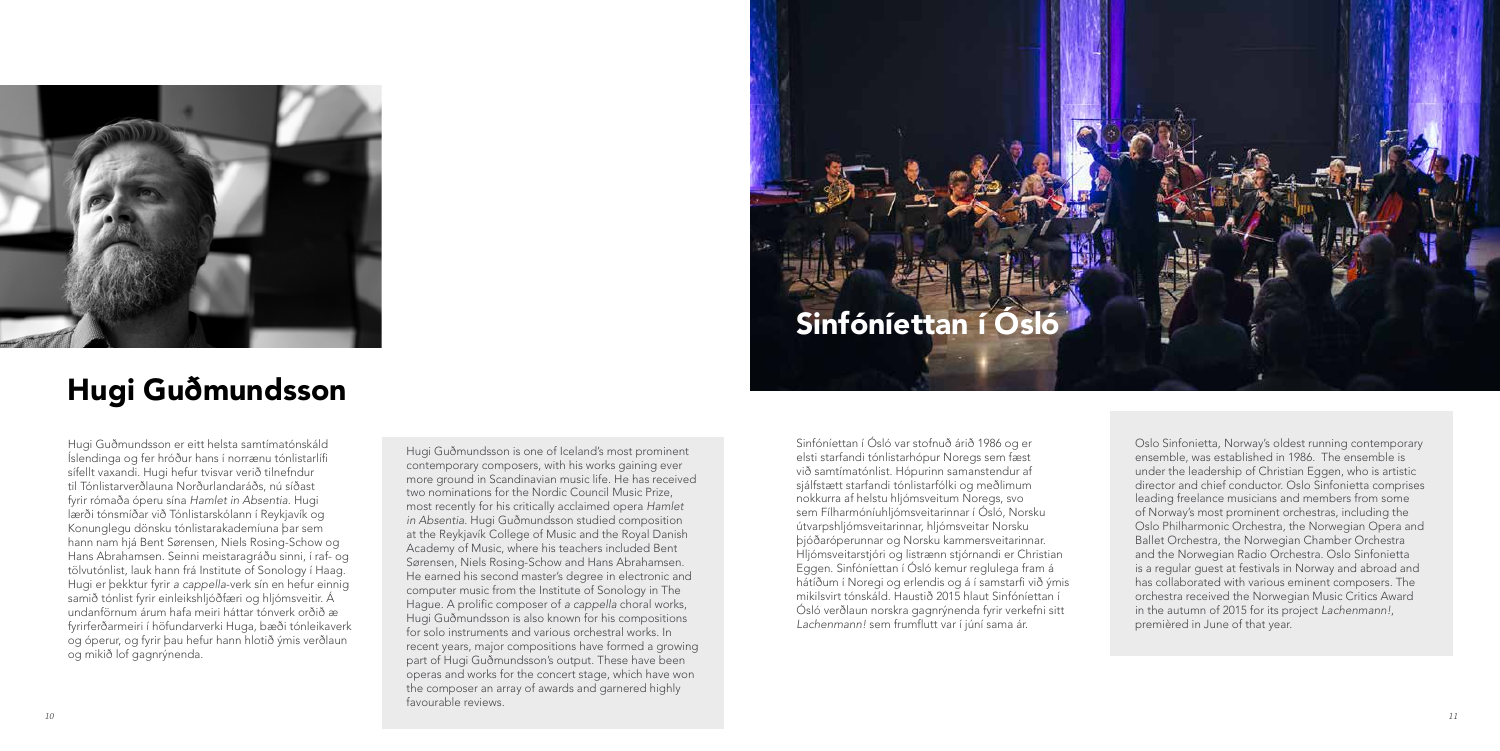Niels Brunse er rithöfundur og þýðandi. Hann hefur þýtt ríflega 200 verk úr ensku, þýsku og rússnesku á dönsku, þar á meðal fjölmörg sígild leikrit og samtímaverk, aðallega eftir Shakespeare en einnig Tsjekhov, Kleist, Pinter, Beckett, Brecht, Dürrenmatt, Tennessee Williams og fleiri. Brunse hefur skrifað skáldsögur, smásögur, söngtexta og leikverk og lauk einnig nýlega við nýja heildarþýðingu sína á leikritum Shakespeares. Hann hefur hlotið ýmis bókmenntaverðlaun, þar á meðal heiðursverðlaun Wilhelm Hansen-sjóðsins og bókmenntaverðlaun Weekendavisen.

Nila Parly er rithöfundur og óperudramatúrg. Allt frá árinu 2005 hefur hún komið að ótal uppsetningum, meðal annars í Konunglegu óperunni í Kaupmannahöfn. Árið 2007 starfaði Parly sem dramatúrg að uppsetningu á *Skriftestolen* eftir Niels Marthinsen hjá Jósku óperunni en verkið hlaut Reumert-verðlaunin sama ár. Nila Parly er einnig menntuð óperusöngkona og nefndist doktorsritgerð hennar í tónlistarfræði frá Kaupmannahafnarháskóla *Raddsigrar: Kvenpersónur í verkum Richards Wagners frá Sentu til Kúndrýjar*.

Niels Brunse is a writer and translator. He has translated more than 200 works from English, German and Russian into Danish, including numerous classic plays and contemporary works, mostly by Shakespeare but also Chekhov, Kleist, Pinter, Beckett, Brecht, Dürrenmatt, Tennessee Williams and others. Brunse is the author of novels, short stories, libretti and stage plays and recently finished his new translation of the complete plays of Shakespeare. Niels Brunse is the recipient of various literary awards, such as the Wilhelm Hansen Foundation Award and the Weekendavisen Literary Award.

Nila Parly is an author and opera dramaturge. Since 2005, she has worked on a multitude of productions, most notably at the Royal Danish Opera in Copenhagen. In 2007, she served as dramaturge for a production of Niels Marthinsen's opera *Skriftestolen* at the Danish National Opera in Aarhus, which was awarded the Reumert Prize for Opera of the Year. Nila Parly studied voice and earned a doctorate in music studies from the University of Copenhagen with the dissertation *Vocal Victories: Richard Wagner's Female Characters from Senta to Kundry*.

Berit Norbakken er ein fremsta sópransöngkona Noregs. Auk þess að vera iðulega valin sem einsöngvari í óratóríum, passíum og messum hefur hún haldið einsöngstónleika á ýmsum hátíðum í Noregi. Undanfarin ár hefur hún einnig komið fram í óperuuppfærslum og öðrum sviðsverkum við feiknagóðar undirtektir, nú síðast í nýrri sviðsetningu leikstjórans Calixto Bieito á Jóhannesarpassíu Bachs í Teatro Arriaga í Bilbao. Hún syngur reglulega einsöng með mikilsvirtum hljómsveitum í stórum tónleikahúsum á borð við Óperuhúsið í Sydney og Óperuhöllina í Tókyó, meðal annars undir stjórn Roberts Kings, Daniels Reuss, Eriks Nielsens, Míkhaíls Pletnevs, Andreas Sperings, Olofs Bomans og Ottavios Dantone.

Berit Norbakken is one of Norway's leading sopranos. She appears regularly in performances of oratorios, passions and masses, and has held solo recitals at an array of Norwegian festivals. In the past few years, she has sung opera and appeared in other works for the stage with great success, most recently in a new staging of Bach's St John Passion by director Calixto Bieito at the Teatro Arriaga in Bilbao. She appears regularly as a soloist with distinguished orchestras at major concert halls such as the Sidney Opera House and the Tokyo Opera City Concert Hall, under the baton of conductors like Robert King, Daniel Reuss, Erik Nielsen, Mikhail Pletnev, Andreas Spering, Olof Boman and Ottavio Dantone.

## Berit Norbakken





## Niels Brunse

Nila Parly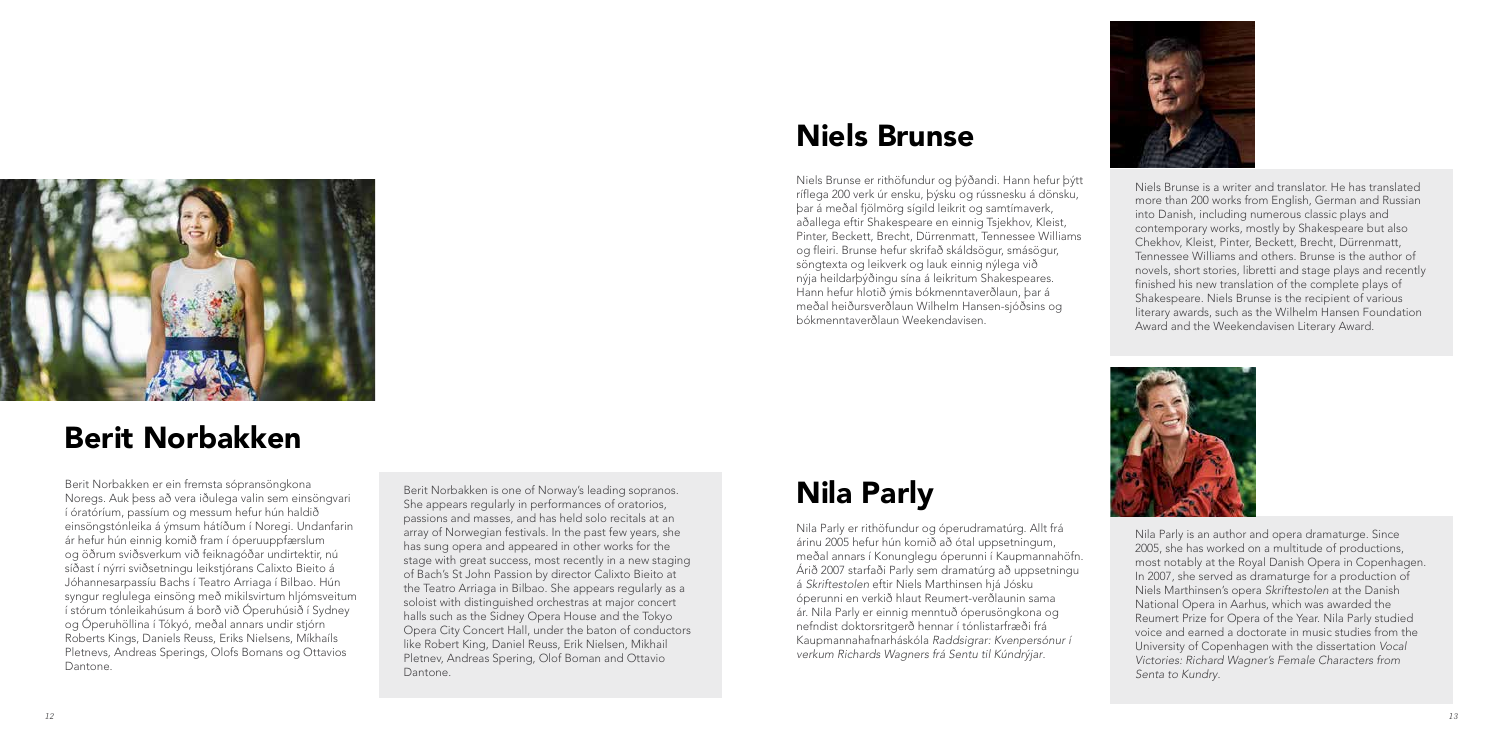"Mary Magdalene was called His companion. The Lord loved her more than He loved all other disciples." i "When He rose early on the first day of the week, He appeared first to Mary Magdalene." ii

#### Praeludium

#### Presentation

"She said, 'I saw the Lord in a vision, And I said to him, 'Lord, I saw you today in a vision.' He answered me, 'How wonderful you are For not wavering at seeing me! For where the mind is, There is the treasure.'" iii

#### Gospel Text I

"Seeking God would cost very dear If we could only do it When we were dead to the world. The Magdalene was not dead to the world When she found him." iv

#### Chorale I

"Peter said to Mary, 'Sister, we know that the Savior loved you More than all other women. Tell us the words of the Savior that you remember, The things which you know that we don't, Because we haven't heard them.' Mary responded, 'I will teach you About what is hidden from you. He told me of the soul's ascent past the Powers. There were seven forms. The first form is darkness, The second is desire, The third is ignorance, The fourth is zeal for death The fifth is the realm of the flesh, The sixth is the foolish wisdom of the flesh, The seventh is the wisdom of the wrathful person. These are the seven Powers of Wrath. They interrogated the soul, 'Where are you coming from, And where are you going?' The soul replied, 'What binds me has been slain, And what surrounds me has been destroyed, And my desire has been brought to an end, And ignorance has died. I was set loose from the chain of forgetfulness Which exists in time. From this hour on, I will receive rest in silence.' \

Unwavering, with inward joy, She reached out to the sight. Serenity immutable And never-ending trust Were present, as in noontime skies On bright and cloudless days When the light rises Up and beyond our gaze.

Meditation II *In memoriam Hallfríður Ólafsdóttir (1964–2020)*

#### Aria I: Seeking God

#### Meditation III

#### Gospel Text II

María Magdalena var nefnd förunautur hans og eiginkona. Drottinn elskaði hana umfram alla aðra lærisveina. i Þegar hann var upp risinn árla hinn fyrsta dag vikunnar birtist hann fyrst Maríu Magdalenu. ii

Guðspjallstexti II Pétur sagði við Maríu: Systir, við vitum að frelsarinn elskaði þig umfram allar aðrar konur. Hermdu okkur þau orð frelsarans sem þú manst, það sem þú veist en við ekki, þar eð við höfum ekki heyrt það. María svaraði: Ég skal kenna ykkur það sem er ykkur hulið. Hann sagði mér frá uppstigningu sálarinnar yfir Máttarvöldin. Sjö voru myndir þeirra. Sú hin fyrsta er myrkur, sú hin önnur er girnd, sú hin þriðja er fákænska, sú hin fjórða er dauðaþrá, sú hin fimmta er holdsins ríki, sú hin sjötta er hin heimska holdsins spekt, sú hin sjöunda er reiðs manns vit. Sjö eru Máttarvöld Heiftarinnar. Þau þráspurðu sálina: Hvaðan kemur þú, hvert ferð þú? Sálin svaraði: Það sem bindur mig hlaut bana, og það sem umlykur mig var knosað, og girnd mín var slökkt, og heimskan dó. Ég var leyst úr fjötrum gleymskunnar sem er tímanum bundin. Héðan í frá hvílist ég í þögn.

#### Meditation IV

#### Chorale II

He told her of such wondrous things, And she listened with joy. She taught them all what he revealed Which they had never heard. The darkness that confronts the soul Will fall away and cease When the bright daylight Finally shines in peace.

#### Hugleiðing I

#### Forspil

#### Kynning

#### Guðspjallstexti I

Hún sagði: Ég sá Drottin í sýn, og ég sagði við hann: Drottinn, ég sá þig í sýn í dag. Hann svaraði mér: Hve undursamleg ert þú er þú viknaðir ekki þegar þú sást mig! Því að þar sem hugurinn er, þar er og fjársjóðurinn. iii

#### Sálmur I

Staðföst og glöð hið innra rétti hún hönd að fyrirburðinum. Friðsæld og heiðríkja sem ekkert haggar og traust sem hvergi endar voru þar, eins og himinn á hádegi er dagur er heiður og skír og ljósið hefur sig upp og hverfur sjónum okkar.

Hugleiðing II *Í minningu Hallfríðar Ólafsdóttur (1964–2020)*

#### Aría I: Að leita Guðs

Dýrt mundi það ef við gætum ekki leitað Guðs nema við værum dáin heiminum. Konan frá Magdala var ekki dáin heiminum þegar hún fann hann. iv

#### Hugleiðing III

#### Hugleiðing IV

Sálmur II Hann sagði henni þessar dásemdir og hún hlustaði glöð. Hún kenndi þeim allt sem hann opinberaði henni og þeir höfðu aldrei heyrt. Myrkrið sem mætir sálinni líður hjá og hverfur þegar dagsins geislar glitra í friði.

# LÍBRETTÓ

#### **Meditation**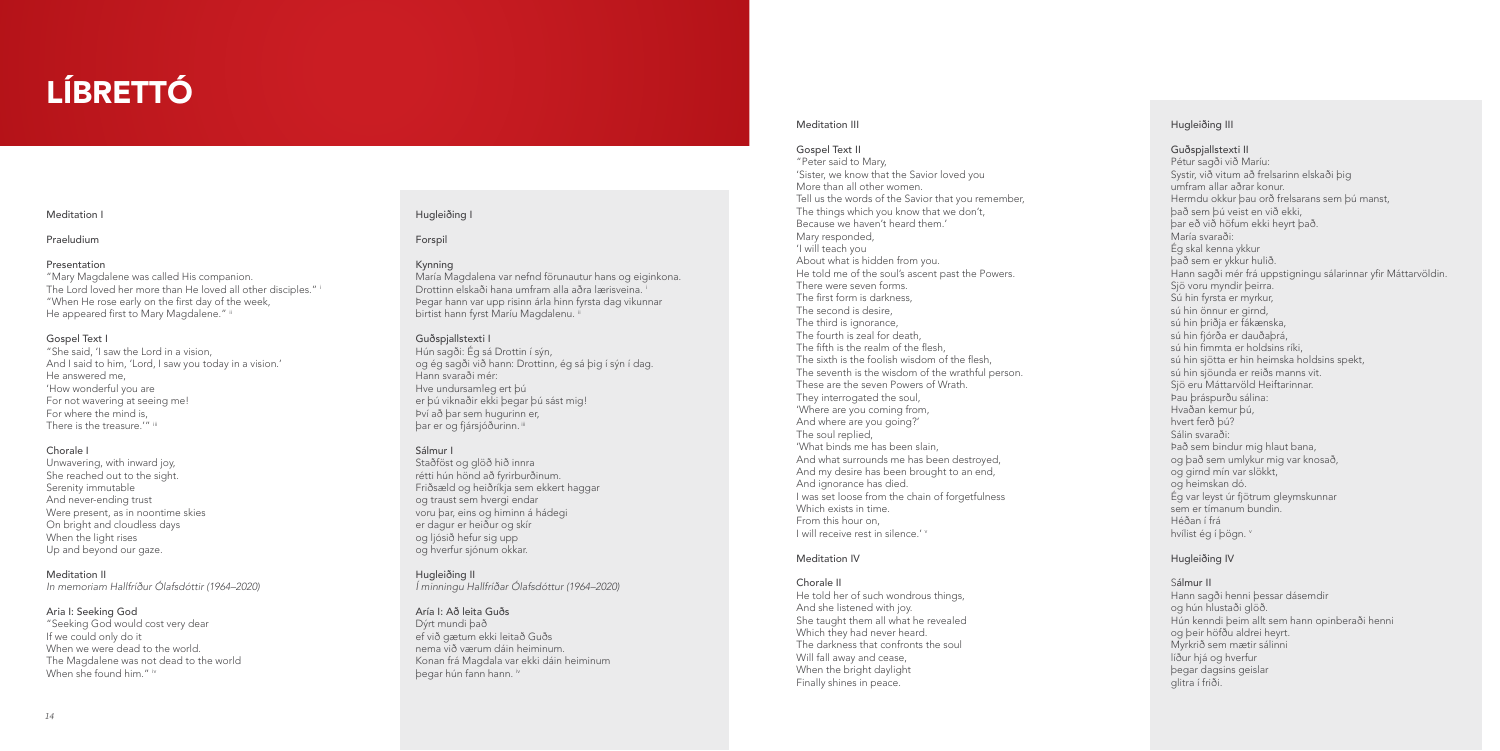#### Gospel Text III

"Mary wept And said to Peter, 'What are you imagining? Do you think That I have thought up these things by myself Or that I am telling lies about the Savior?' Levi answered, 'Peter, you have always been wrathful. I see you contending against the woman. If the Savior made her worthy, Who are you to reject her? He knew her completely And loved her more than us.'" vii

"Andrew responded, 'Brothers, I do not believe That the Savior said these things. Indeed they are strange ideas.' And Peter said, 'Did he speak with a woman In private Without our knowing about it? Are we to turn around and listen to her? Did he choose her over us?'" vi

#### Gospel Text IV

"To the soul that seeth That we are endlessly oned to Him in love, It is the most impossible that may be, That God should be wroth. For wrath and friendship be two contraries." viii

"They were distressed and said, 'How are we to preach the good news Of the Realm of the Child of True Humanity To the rest of the world? If they did not spare Him, how will they spare us?' Then Mary stood up and greeted them all. 'Do not weep, do not be distressed Nor be in doubt. For his grace will be with you all And will shelter you. He has united us And made us true Human beings<sup>"</sup> ix

#### Meditation V

#### Aria II: To the Soul That Seeth

"Mary turned their heart toward the Good, And Levi said, 'We should be ashamed. We should clothe ourselves With the perfect Human, Acquire it for ourselves as he commanded us, And announce the good news.'"  $^{\ast}$ 

#### Gospel Text V

'Peace be with you,' The Blessed One said. 'For the Child of True Humanity Exists within you.' xi

Þá grét María og sagði við Pétur: Hvað líst þér? Telurðu að ég fari með fals af ráðnum hug eða að ég ljúgi um frelsarann? Leví svaraði: Lengi hefur þú bráðlyndur verið, Pétur. Þú deilir hart á þessa konu. Ef frelsarinn gerði hana verðuga sín, hvað átt þú með að snúa baki við henni? Hann þekkti hana fullkomlega og elskaði hana meira en okkur. vii

Chorale III He has united us, she said, We are one by his love. Let no one doubt, let no one weep. Let no distress come near. We see in trust and confidence A haven, a safe place; And the sight comforts, Heartens and grows apace.

Sálinni sem sér að við erum eilíflega eitt í kærleik með honum virðist ómögulegast af öllu að Guð sé fullur heiftar. Því að heift og ástsemd eru andstæður. vill

#### Gospel Text VI

#### Postludium

"'Peace be with you,' The Blessed One said, 'Acquire my peace within yourselves.' 'Be on your guard So that no one deceives you.'

"Mary Magdalene was called His companion."

'I saw the Lord in a vision.'

Friður sé með ykkur, sagði hinn blessaði. Því að Barn hins sanna mannkyns lifir í ykkur. <sup>xi</sup>

*Explanation of abbreviations: BG 8502 = Papyrus Berolinensis; PRyl 463 = Papyrus Rylands; POxy 3525 = Papyrus Oxyrhynchus. — See Karen L. King's translation of the gospel in her book,* The Gospel of Mary of Magdala*, Polebridge Press, Santa Rosa, California, 2003, pp. 13–18.*

#### Guðspjallstexti III

Andrés svaraði: Bræður, ekki trúi ég því að frelsarinn hafi þetta sagt. Eitthvað nýstárlegt er þetta. Og Pétur sagði: Átti hann tal við konu einslega án þess að við vissum? Á okkur nú að hverfast hugur svo að við hlýðum henni? Valdi hann hana en ekki okkur? vi

#### Guðspjallstexti IV

#### Hugleiðing V

#### Aría II: Sálinni sem sér

#### Guðspjallstexti V

Þeim var brugðið og þeir sögðu: Hvernig eigum við að flytja gleðifregnina um ríki Barns hins sanna mannkyns öðrum mönnum? Fyrst þeir þyrmdu honum ekki, hví munu þeir þyrma okkur? Þá reis María á fætur og mælti til þeirra allra: Grátið ekki, verið ekki hugsjúkir og efist ekki. Því að náð hans verður með ykkur öllum og verndar ykkur. Hann gerði okkur eitt og skapaði okkur sanna menn. ix

#### Sálmur III

Hann gerði okkur eitt, sagði hún. Við erum eitt fyrir kærleik hans. Enginn efist, enginn gráti, eymd og nauð sé fjarri. Traust og tiltrú berum við og sjáum skjólshús og griðastað, og sú sjón huggar, hughreystir og færist óðum nær.

#### Guðspjallstexti VI

María sneri hjörtum þeirra til hins góða, og Leví sagði: Við ættum að blygðast okkar. Við ættum að íklæðast hinum fullkomna manni, eignast hann sjálfir eins og hann skipaði okkur og flytja hina góðu fregn. x

#### **Eftirspil**

Friður sé með ykkur, sagði hinn blessaði. Þið skuluð eignast frið minn með sjálfum ykkur. Verið á verði svo að enginn blekki ykkur.

María Magdalena var nefnd förunautur hans og eiginkona.

Ég sá Drottin í sýn.

*Atli Freyr Steinþórsson þýddi.*

*Leyst úr skammstöfunum: BG 8502 = Papyrus Berolinensis; PRyl 463 = Papyrus Rylands; POxy 3525 = Papyrus Oxyrhynchus. — Vísað er í*  þýðingu Karenar L. King á guðspjallinu sem gefin var út í bókinni The Gospel of Mary of Magdala*, Polebridge Press, Santa Rosa, Kaliforníu, 2003, bls. 13–18.*

i ii

v vi

- BG 8502, 6 + 9, edited
- vii BG 8502, 10 + PRyl 463, 10
	- BG 8502, 10 + PRyl 463, 10
- viii ix Julian of Norwich
- BG 8502, 5 + PRyl 463, 5
- $\mathbf{x}$ BG 8502, 5, 10 + POxy 3525, 5 + PRyl 463, 10
- xi BG 8502, 4, edited
- Filippusarguðspjall
- ii Markúsarguðspjall 16.9
- iii BG 8502.7
- iv Heilög Teresa af Ávila
- v BG 8502.6 + 9, stytt
- vi BG 8502.10 + PRyl 463.10
- $vii$  BG 8502.10 + PRyl 463.10
- viii Júlíana af Norwich
- ix BG 8502.5 + PRyl 463.5
- x BG 8502.5, 10 + POxy 3525.5 + PRyl 463, 10
- xi BG 8502.4, stytt

iii BG 8502, 7

iv Teresa of Ávila

The Gospel According to Philip

Mark, 16, 9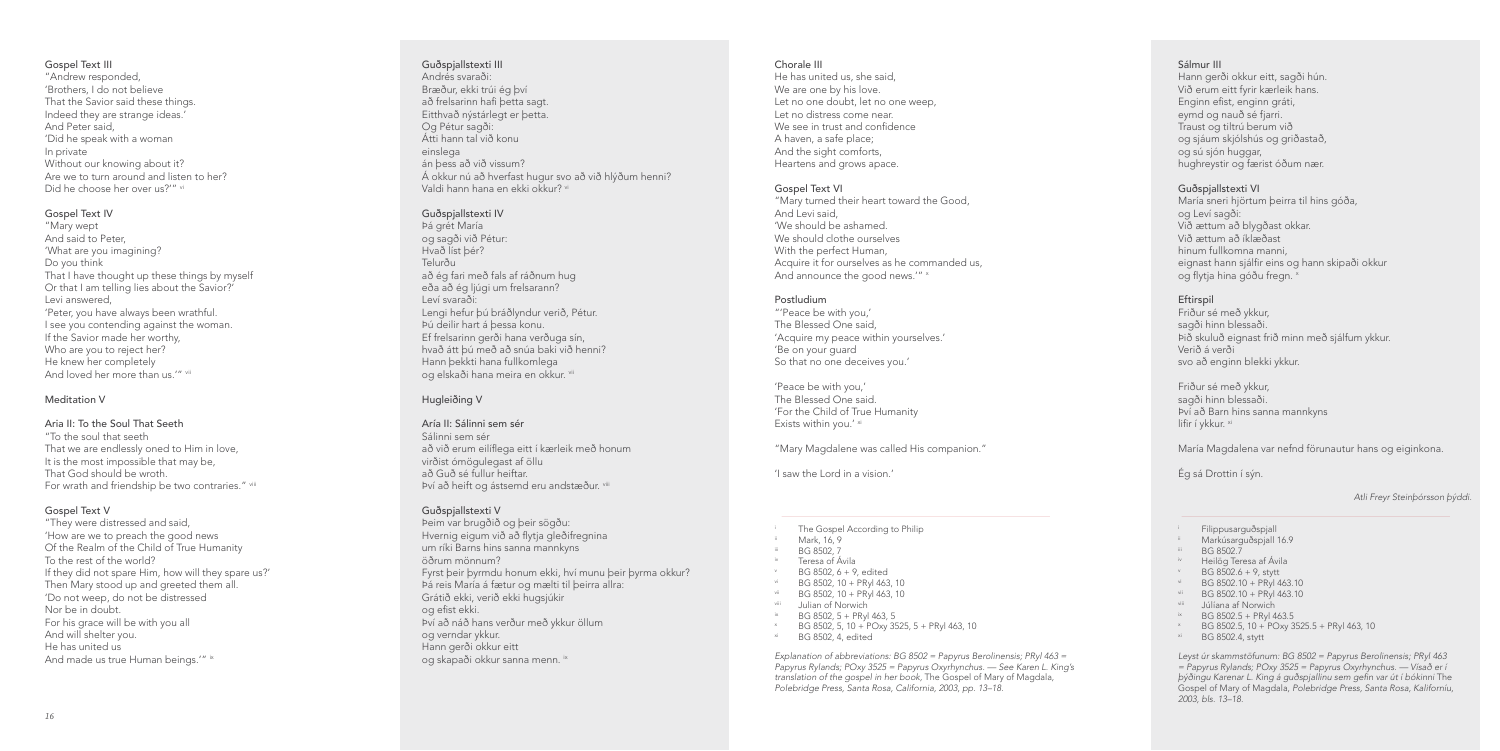

### ã Oslo

#### LISTAHÁTÍÐ Í REYKJAVÍK

Vigdís Jakobsdóttir, listrænn stjórnandi Fjóla Sverrisdóttir, framkvæmdastjóri Guja Sandholt, verkefnastjóri Salka Guðmundsdóttir, ritstjóri Kara Hergils Valdimarsdóttir, kynningarstjóri



**MUSIC NORWAY** 



 $\sigma$ <sub>STEF</sub>



Reykjavíkurborg



aaaan

.<br>Stiórnarráð Íslands Menningar- og viðskiptaráðuneytið

#### VERKEFNAFULLTRÚAR SCHOLA CANTORUM

Benedikt Ingólfsson Björn Thorarensen Fjóla Dögg Nikulásdóttir Helgi Steinar Helgason Hildigunnur Einarsdóttir Lilja Dögg Gunnarsdóttir Rakel Edda Guðmundsdóttir



Hörður Áskelsson, listrænn stjórnandi Alexandra Kjeld, formaður Helgi Steinar Helgason, varaformaður Halldór Hauksson Ragnheiður Þórdís Gylfadóttir Ágúst Ingi Ágústsson Benedikt Ingólfsson Halla Björgvinsdóttir Rósa Gísladóttir Inga Rós Ingólfsdóttir, framkvæmdastjóri

Sérstakar þakkir:

Bente Johnsrud, listrænn stjórnandi Alþjóðlegu

kirkjutónlistarhátíðarinnar í Ósló

Cecilie Stensrud, framkvæmdastjóri Sinfóníettunnar í Ósló

Hafsteinn Sv. Hafsteinsson, hönnuður

Halldór Hauksson, textavinna og aðstoð á æfingum

Atli Freyr Steinþórsson, umsjón efnisskrár Alexandra Kjeld, umsjón netmiðla Andrés Narfi Andrésson, sviðshönnun

Alfreð S. Böðvarsson Fríkirkjan í Reykjavík

- Seltjarnarneskirkja
- Gistiheimilið Sunna
- Hótel Holt
- Tónmenntasjóður þjóðkirkjunnar
- Guðmundur Vignir Karlsson
- Brian FitzGibbon
- Sinfóníuhljómsveit Íslands
- Hávarður Tryggvason
- Steef van Oosterhout
- Mótettukórinn

Norwegian Embassy

**ÞJÓÐKIRKJAN** 

*Reykjavik*

Orgel / Organ Kåre Nordstoga

Flauta / Flute Trond Magne Brekka

Óbó / Oboe Marie Tetzlaff Klarinett / Clarinet Ingvill Hafskjold

Fagott / Bassoon Embrik Snerte, fagott

Horn / French Horn Julius Pranevicius

Percussion / Slagverk Kjell Tore Innervik

1. fiðla / 1st Violin Sara Övinge Ingvild Habbestad

2. fiðla / 2nd Violin Hans Petter Mæhle Janina Kronberger

Lágfiðla / Viola Bendik Foss Andrés Maurette O'Brien Selló / Cello Hans Josef Groh Ingvild Sandnes

Kontrabassi / Double Bass Håkon Thelin

#### Sópran

Elfa Margrét Ingvadóttir Fjóla Kristín Nikulásdóttir Jóna G. Kolbrúnardóttir Ragnheiður Sara Grímsdóttir Thelma Hrönn Sigurdórsdóttir Alt

Auður Guðjohnsen Halla Marinósdóttir Hildigunnur Einarsdóttir Jóhanna Ósk Valsdóttir Lilja Dögg Gunnarsdóttir

#### Tenór

Björn Thorarensen Guðmundur Vignir Karlsson Helgi Steinar Helgason Þorkell Helgi Sigfússon Þorsteinn Freyr Sigurðarson Bassi Benedikt Ingólfsson Björn Bjarnsteinsson Pétur Oddbergur Heimisson Philip Michael Barkhudarov Örn Ýmir Arason

### Schola Cantorum

### Sinfóníettan í Ósló

Oslo<br>Sinfonietta

**CHURCH MUSIC FESTIVAL**